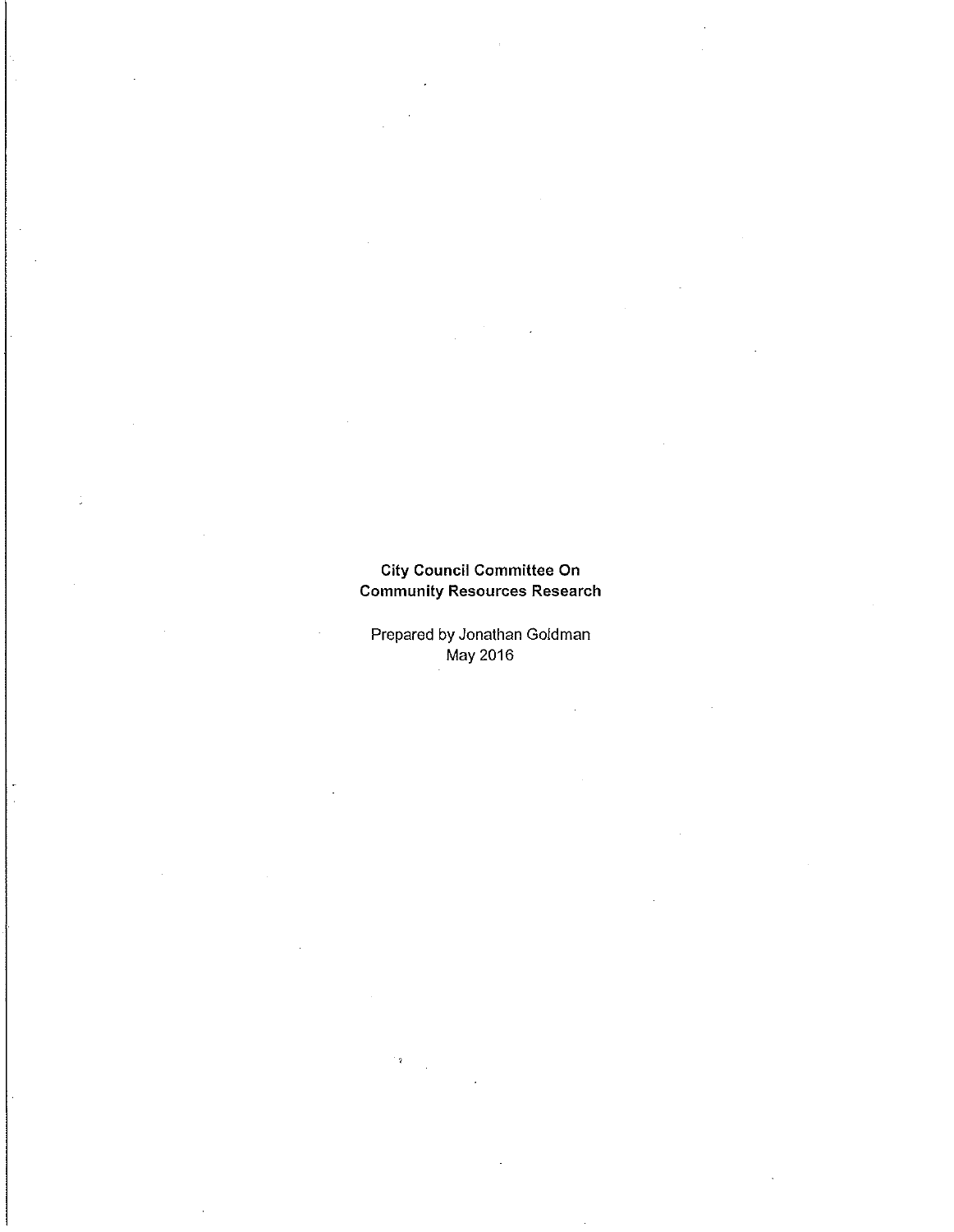## Online Retail

- Key Terms
	- Retail trade- entities" engaged in retailing merchandise, generally without transformation,  $\bullet$ and rendering services incidental to the sale of merchandise."<sup>1</sup>
		- o This rules out businesses like strip malls, sidewalk storefront shops, restaurants and bars as well as personal services like barbers, nail salons, and repair shops.'

Online Research

- $\bullet$  88% percent of US consumers research a product online before buying.<sup>2</sup>
- In other words, online research doesn't just lead to online purchases, it's also critical in driving traffic to physical businesses.<sup>2</sup>

Online Purchases

- Total e-commerce sales for 2015 were estimated at \$341.7 billion.<sup>3</sup>  $\bullet$ 
	- E-commerce sales in 2015 accounted for 7.3 percent of total sales. $3$
- The Estimated Quarterly U.S. Retail E-commerce Sales as a Percent of Total Quarterly Retail Sales has increased from around .9% to around 8.5% from 2000 to 2015.  $3.4$
- 70% of the overall growth in online sales in 2010 came from existing shoppers simply buying more online.<sup>2</sup>
- Of the product classes all but two ( drugs, health, and beauty, as well as food and beverages) are projected to hit 50 percent ecommerce shares by 2025 (the music and videos category has already surpassed this level). $<sup>4</sup>$ </sup>

## Northampton Downtown Projects

All files regarding the King and Main Streets changes can be found at:

http://archive.northamptonma.gov:8080/weblink8/Browse.aspx?startid=9&dbid=0 Proposal Summary( page 8):

- $\bullet$ This would create only two lanes with an increase in sidewalk space, change Main Street to reverse angle parking, and add a bike boulevard on Main Street.
	- o This process would also include changes to some intersections, sidewalks, crossing islands, and curb extensions

For more information on previous/ongoing plans and reports go to this link:

http://www.northamptonma.gov/DocumentCenter/View/5244

This includes projects, regulations, and ideas to be implemented within Northampton

- 1. Hortaçsu, A., & Syverson, C.. (2015). The Ongoing Evolution of US Retail: A Format Tug-of-War. The Journal of Economic Perspectives, 29(4), 89-111. Retrieved from http://www.jstor.org/stable/43611012
- 2. PricewaterhouseCoopers LLP.( 2012). Understanding how US online shoppers are reshaping the retail experience. PricewaterhouseCoopers LLP: Boston, MA. Retrieved from

1 - City Council Committee on Community Resources Research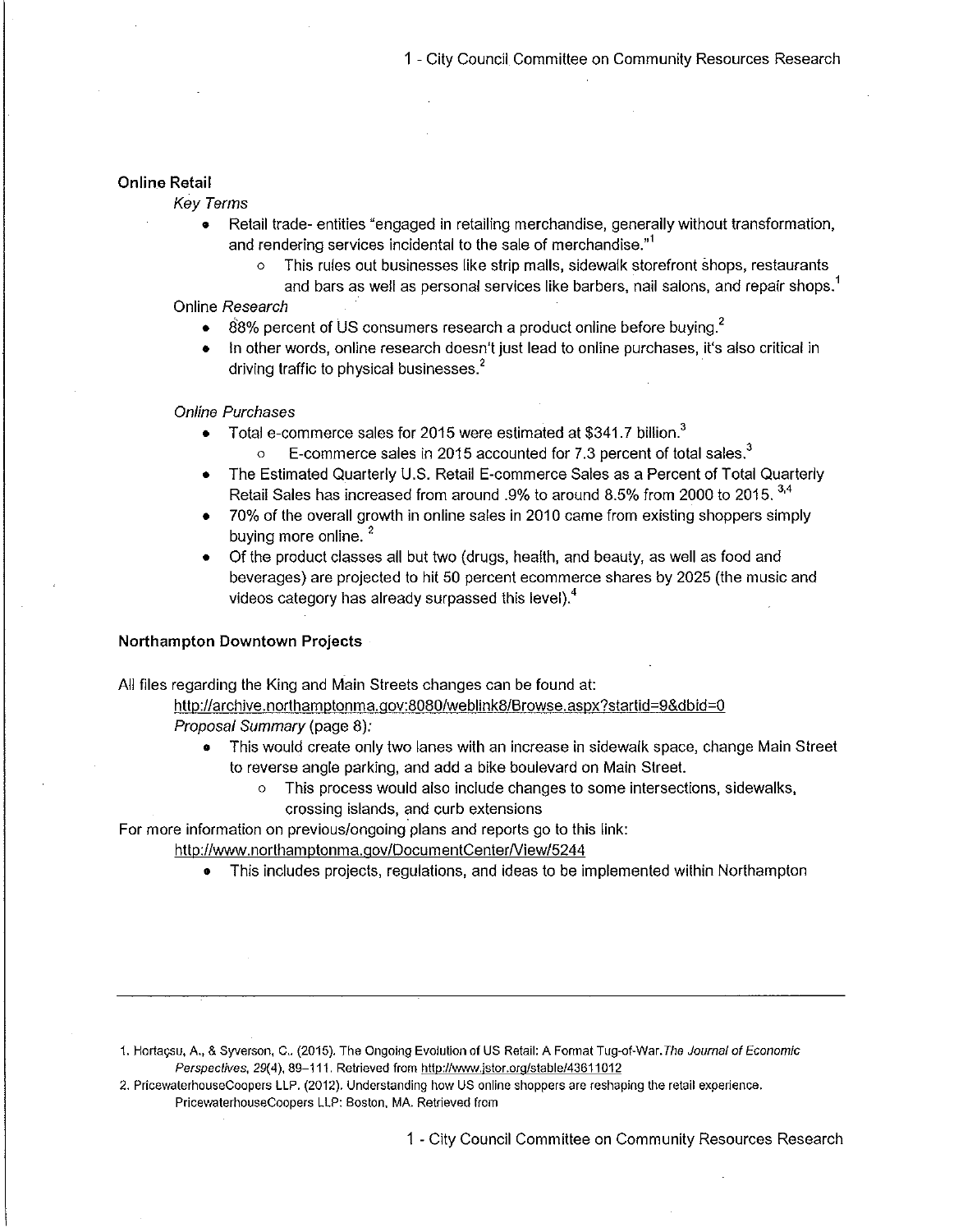https://www.pwc.com/us/en/retail-consumer/publications/assets/pwc-us-multichannel-shopping-survey.pdf

- 3. U.S. Department of Commerce. (2016) Quarterly Retail E-Commerce Sales. U.S. Census Bureau News. Retrieved from htlps://www.census.qov/retail/mrts/www/data/pdf/ec current.pdf
- 4. Hortaçsu, Ali and Chad Syverson.(2015) The Ongoing Evolution Of US Retail: A Format Tug-Of-War. National Bureau of Economic Research. Retrieved from http://www.nber.org/papers/w21464.pdf

#### Other Communities

Summary

The main focus of all of the following four case studies is to create a downtown area that residents of that city and other cities want to be whether they are shopping, working, or looking for a place to relax. Each of these cities include ideas of minimizing the amount of traffic by shrinking lanes in some way, creating public private partnerships to fill vacant storefronts or to add something new to the city, improving natural scenery in the downtown area, and updating lights, benches, and other parts of the city.

## 2008 Downtown Burlington, NC Master Plan <sup>5</sup>

- Introduced a branding plan to adopt an image that could be pitched to new businesses
	- o Part of this plan included new signs and banners to highlight important parts of the city
- To address an issue of empty storefront, they proposed programs for public-private partnerships to create office areas
- Recommendations they made included:
	- o The city could participate in these developments through writing down the cost of the land or participating in developing the parking for mixed $\square$ use projects
	- o Develop special financing for purchase and rehabilitation of structures.
	- o Develop a grant program.
	- o Develop information sheets for each vacant and underutilized property in downtown.
	- o Investing in a downtown revitalization corporation
- They proposed a program to shrink streets
	- o Part of this proposal included a center island between the two lanes
- Introduced programs to improve tree inclusion in the downtown area
- Improved gateway signs and connections to major highways

Created an biannual summit for business owners and the city to address major problems. Burlington, VT Plan BTV Master Plans<sup>6</sup>

- Developed and implemented standards for new benches and trash receptacles
- To help implement programs, they created a city-wide survey( 550 responses out of 2, 000 random residents sampled)
- Like Burlington, NC, they included several programs for private-public partnerships
	- o This included working with colleges, institutions, businesses, and volunteer groups
- Introduced programs to connect bike paths and walking trails to the main downtown area
- Introduced new signs
- Increasing areas for people to bring their dogs as well as introducing programs to make this work efficiently
- Increasing the number and quality of available public restrooms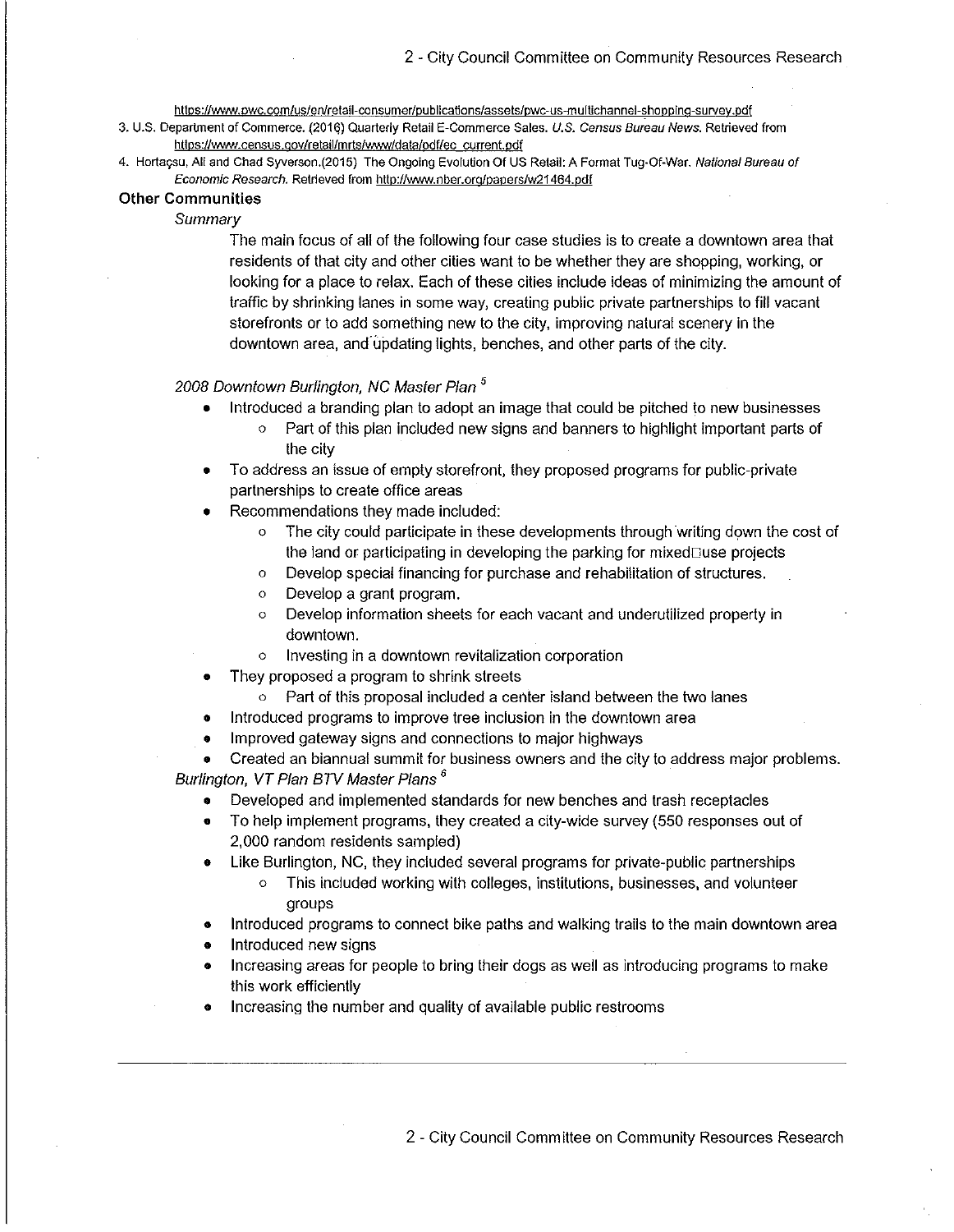- 5. Burlington Downtown Corporation Board.( 2008). Downtown Burlington Master Plan. Burlington Downtown Corporation. Retrieved from http://www.burlingtonnc.gov/DocumentCenter/View/6498
- 6. Burlington Parks Recreation Waterfront.( 2015). Burlington Parks, Recreation,& Waterfront Master Plan. Retrieved from https://www.burlingtonvt.gov/sites/default/files/ParksMasterPlan/Related Documents/2015%20BPRW%20Master%20Plan %20FINAL%20LOW%20RES.pdf

Ithaca, NY Commons Rebuild Project

- The original plan turned the busiest street into a pedestrian walking and shopping area
- The new plan has focused on pushing out the curb, increasing the number of benches and natural scenery, and adding structures such as playground that makes it a place people want to be.
- A big focus of this project was making the Commons a place people wanted to be by creating ways for people to work there and feel as though they were in a hybrid between a city and nature.

Chapel Hill, NC Downtown 2020

- The overall focus is creating a place people want to be by improving lighting, adding  $\bullet$ greenery and areas to sit, and creating downtown art
- Additionally, they want to add more affordable downtown housing
- Like the previous case studies, they are also going to be widening sidewalks and increasing bike accessibility
- The city also wants to have designated areas for some combination of pop-up stores, incubator groups, or work centers that can change with time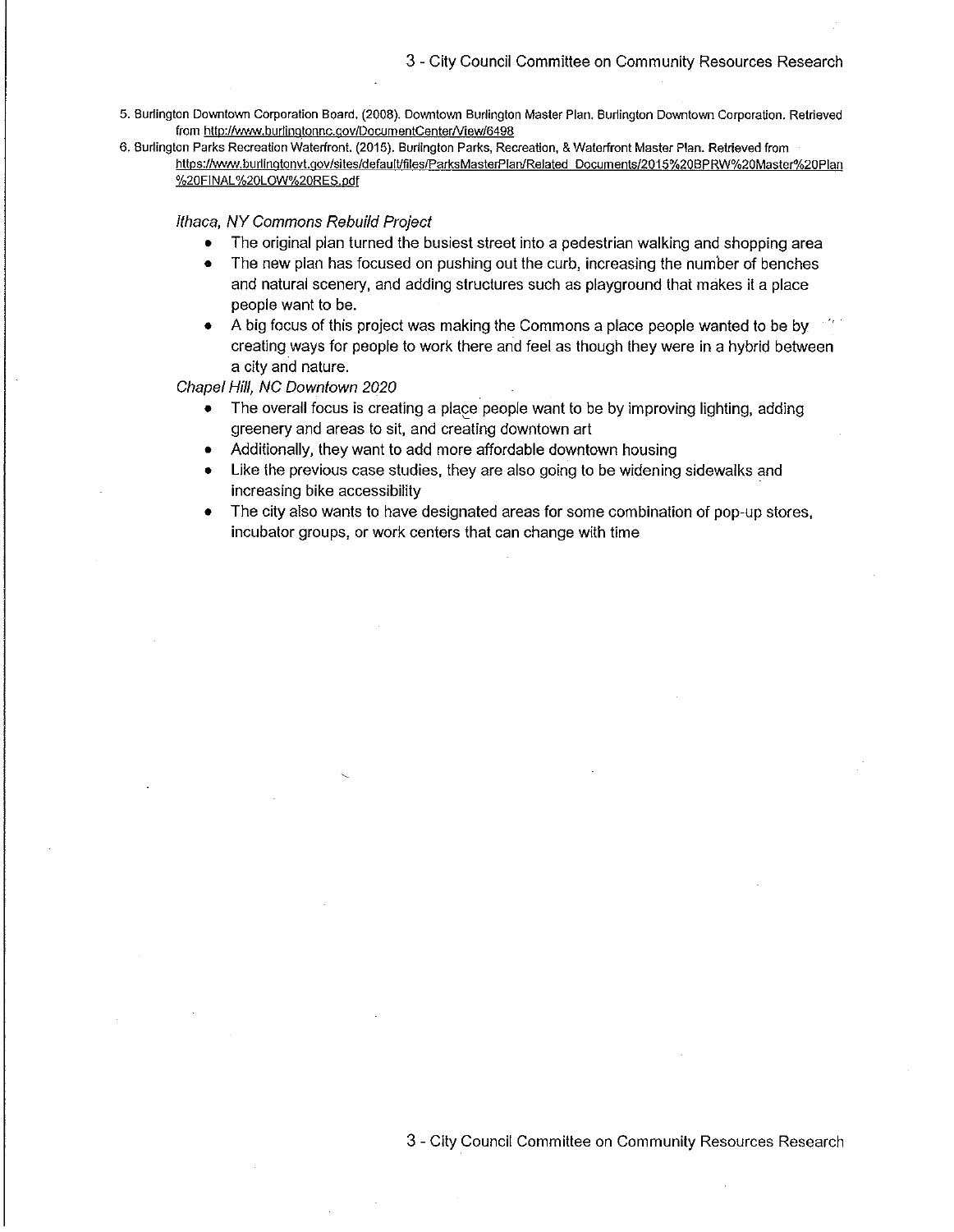7. Ithaca Commons Client Committee. (2012) Ithaca Commons Repair & Upgrade Project. Retrieved from http://www.cityofithaca.org/DocumentCenter/View/183

8. Sasaki Associates, Inc.( 2010) Ithaca Commons Preliminary Design. Retrieved from http://www.cityofithaca.org/DocumentCenter/View/190

9. Downtown Imagined.( 2014). Downtown Imagined: Community Visions. Retrieved from

http://www.townofchapelhill.org/home/showdocument?id=24831

http://www.townofchapelhill.org/residents/about-chapel-hill/demo-components/2020-downtown-strategy (Summary link)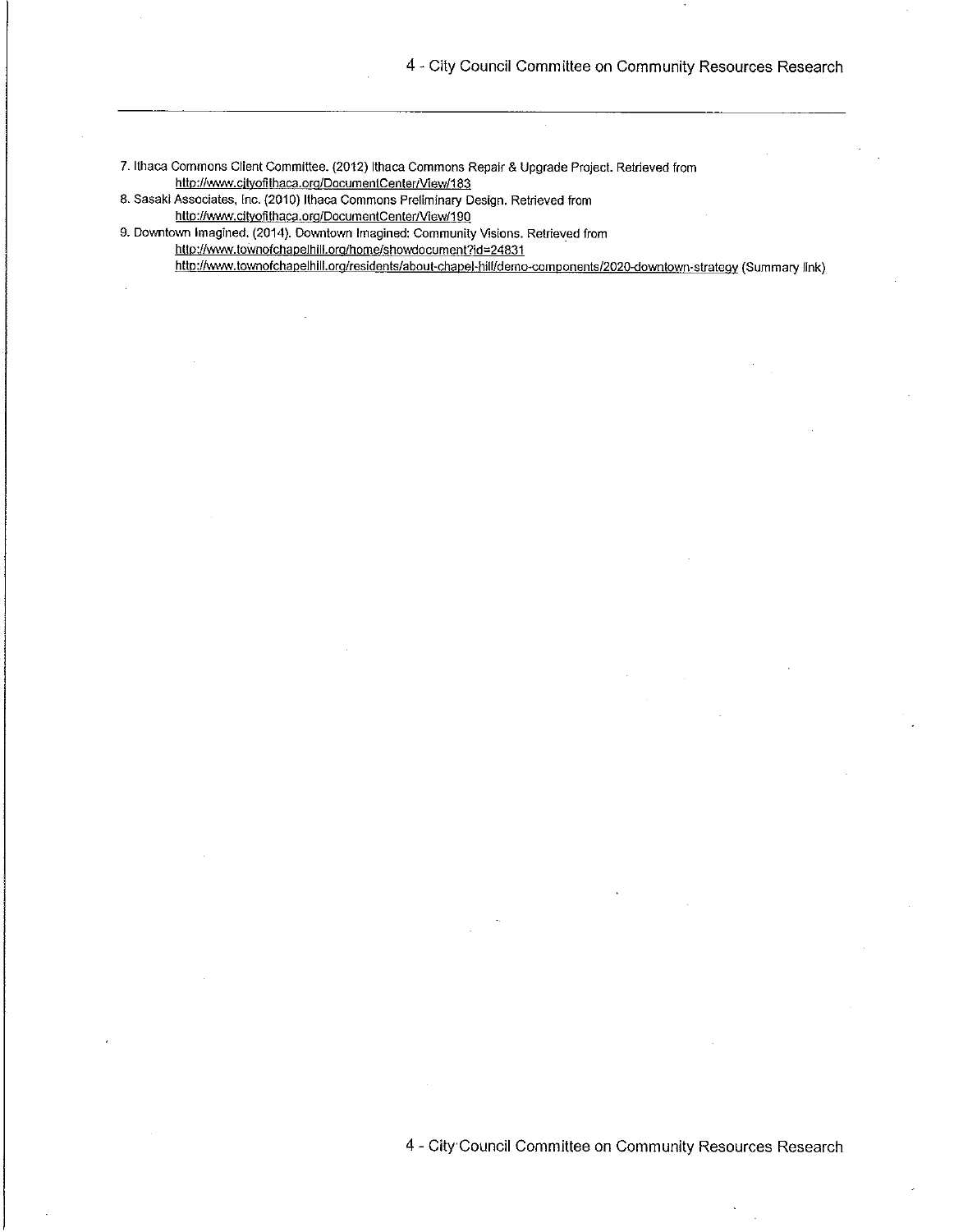## City Council Committee On Community Resources Research Pt.II

Prepared by Jonathan Goldman May 2016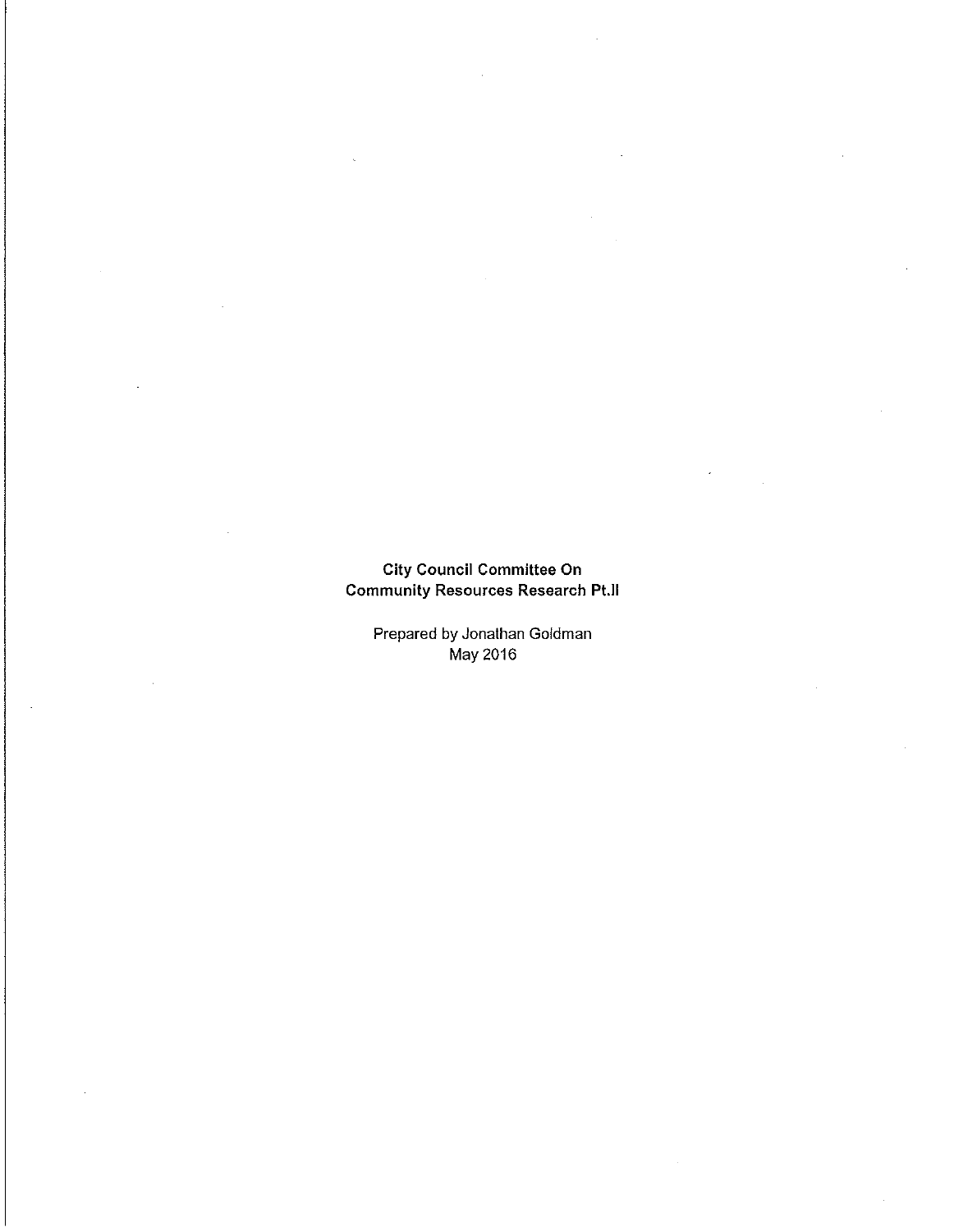## Online Retail

## Key Terms

- Retail trade- entities "engaged in retailing merchandise, generally without transformation, and rendering services incidental to the sale of merchandise.<sup>"1</sup>
	- o This rules out businesses like strip malls, sidewalk storefront shops, restaurants and bars as well as personal services like barbers, nail salons, and repair shops.<sup>1</sup>
- Retailer Businesses that sell goods in small quantities directly to consumers.<sup>5</sup>
- Vehicles are included in retail trade numbers  $<sup>6</sup>$  (however, I would note here that when</sup> this is weighed against everything else bought in retail, the high cost of vehicles are unlikely to skew data)

Online Research

- 88% percent of US consumers research a product online before buying.<sup>2</sup>  $\bullet$
- In other words, online research doesn't just lead to online purchases, it's also critical in driving traffic to physical businesses.<sup>2</sup>

### Online Purchases

- $\bullet$  Total e-commerce sales for 2015 were estimated at \$341.7 billion.<sup>3</sup>
	- $\circ$  E-commerce sales in 2015 accounted for 7.3 percent of total sales.<sup>3</sup>
- The Estimated Quarterly U.S. Retail E-commerce Sales as a Percent of Total Quarterly Retail Sales has increased from around .9% to around 8.5% from 2000 to 2015.<sup>3,4</sup>
- 70% of the overall growth in online sales in 2010 came from existing shoppers simply buying more online.<sup>2</sup>
- Of the product classes all but two (drugs, health, and beauty, as well as food and beverages) are projected to hit 50 percent ecommerce shares by 2025( the music and videos category has already surpassed this level).4
- People are more likely to purchase items online when they think those items will be cheaper, if they do not think local stores carry this item, or if they have a disinterest in going where those stores are located.<sup>7</sup> (The main thing I think we should take away from this is that, yes, e-commerce is growing, but it doesn't need to make retail obsolete as long as people are shown and given reasons to still shop at retail stores.)

1. Hortacsu, A., & Syverson, C.. (2015). The Ongoing Evolution of US Retail: A Format Tug-of-War.The Journal of Economic Perspectives, 29(4), 89-111. Retrieved from http://www.jstor.org/stable/43611012

2. PricewaterhouseCoopers LLP.( 2012). Understanding how US online shoppers are reshaping the retail experience. PricewaterhouseCoopers LLP: Boston, MA. Retrieved from

https://www.pwc.com/us/en/retail-consumer/publications/assets/pwc-us-multichannel-shopping-survey.pdf

- 3. U.S. Department of Commerce. (2016). Quarterly Retail E-Commerce Sales. U.S. Census Bureau News. Retrieved from https://www.census.gov/retail/mrts/www/data/pdf/ec current.pdf
- 4. Hortacsu, Ali and Chad Syverson. (2015). The Ongoing Evolution Of US Retail: A Format Tug-Of-War. National Bureau of Economic Research. Retrieved from http://www.nber.org/papers/w21464.pdf
- 5. U. S. Department of Commerce.( 2015). Monthly& Annual Retail Trade- Definitions. Retrieved from http://www.census.gov/retail/definitions.html
- 6. U. S. Department of Commerce.( 2015). Monthly& Annual Relation Trade- Historical Data. Retrieved from

1 - City Council Committee on Community Resources Research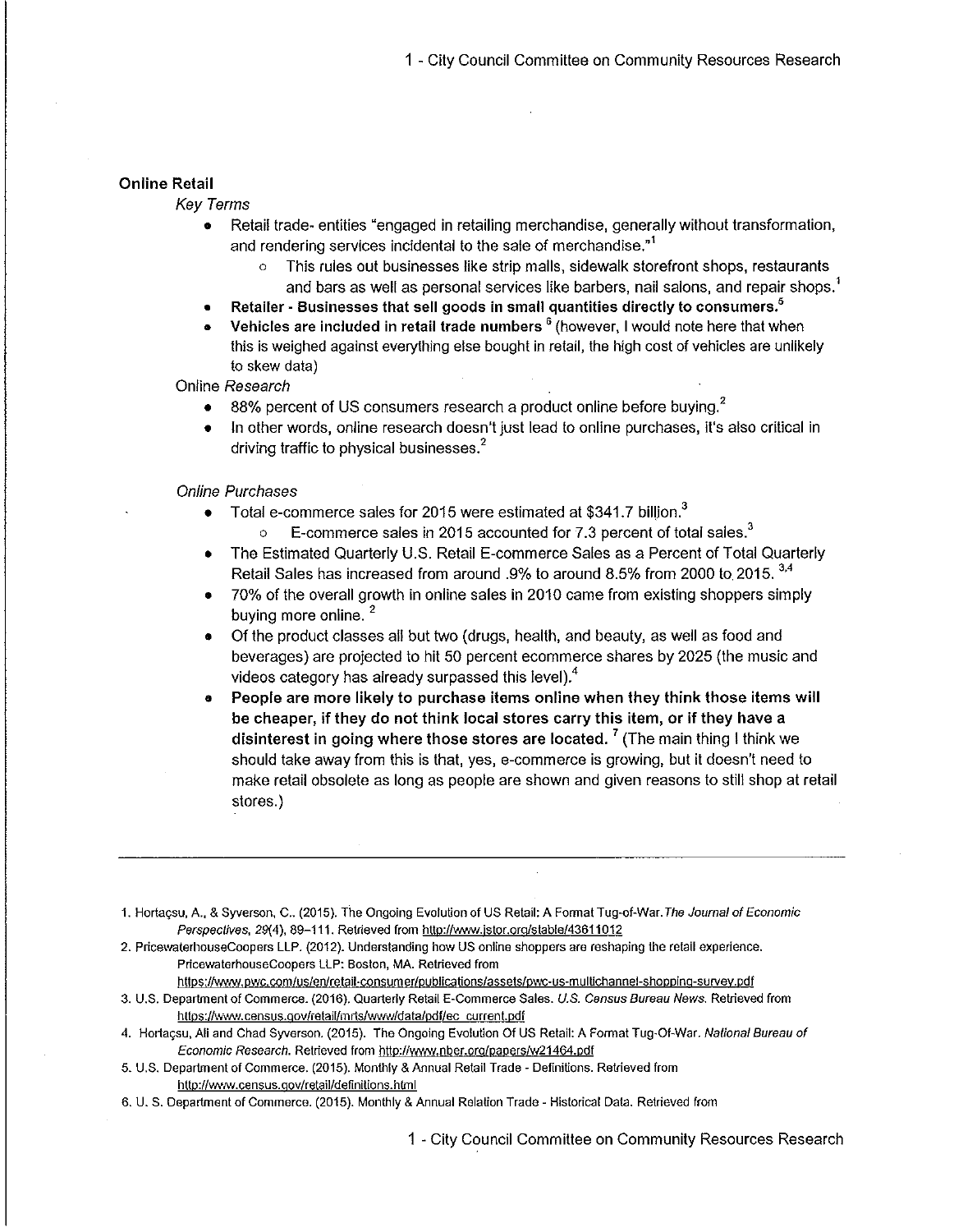https://www.census.gov/retail/marts/www/timeseries.html

7. Forman, Chris, Anindya Ghose, and Avi Goldfarb.( 2006). Competition Between Local and Electronic Markets: How the Benefit of Buying Online Depends on Where You Live. Management Science, 55( 1), 47-57. http://pages.stern.nyu.edu/~aghose/location\_print.pdf

# Other Communities (Events)

#### **Summary**

The overall mentality in these reports is "build it and they will come." There was also a common focus on trying to inspire groups outside of the city to put on events by creating incentives, providing resources, or making event areas for friendly. Two of the plans also included creating easier methods for groups to fill out forms or do the necessary work to be able to put on an event in the first place. Lowering the bar for how difficult it is to put on an event and then asking groups to put on events are likely two keys to success.

#### Ithaca, NY Commons Rebuild Project<sup>8</sup>

- They recommend creating designated areas for downtown events.
	- o For example, having an area where electrical outlets, water, and other necessities are easily accessible.

Burlington, VT Plan BTV Master Plans <sup>9</sup>

- As part of their rebuild, Burlington created a spot for a downtown events coordinator to focus on outreach, accessibility, and putting on events
	- Part of this job also included creating an events map to show different areas events can be put on and the utilities in those areas

Plano, TX Downtown<sup>10</sup>

- This plan refocused on creating a series of frequent, smaller events in certain areas of downtown coupled with a few large events throughout the year
- They also created incentives for downtown businesses to put on events in the downtown  $\bullet$ area

Turning Around Downtown<sup>11</sup>

The key to the most successful downtown cities appears to be "urban walkability," which is how easy and enjoyable it is for people to walk in a downtown area.

The Main Street Approach to Downtown Development<sup>12</sup>

- Create public-private partnerships to do things such as cooperative advertising
	- This can help incentivize events to be put on and make it less of a burden for outside parties

- 8. Ithaca Commons Client Committee.( 2012) Ithaca Commons Repair& Upgrade Project. Retrieved from http://www.cityofithaca.org/DocumentCenter/View/183
- 9. Burlington Parks Recreation Waterfront.( 2015). Burlington Parks, Recreation,& Waterfront Master Plan. Retrieved from https://www.burlingtonvt.gov/sites/default/files/ParksMasterPlan/Related Documents/2015%20BPRW%20Master%20Plan %20FINAL%20LOW%20RES.pdf
- 10. Downtown Plano.( 2013). Downtown Arts, Culture and Events Plan. Retrieved from http://www.plano.gov/DocumentCenter/View/14205

2 - City Council Committee on Community Resources Research